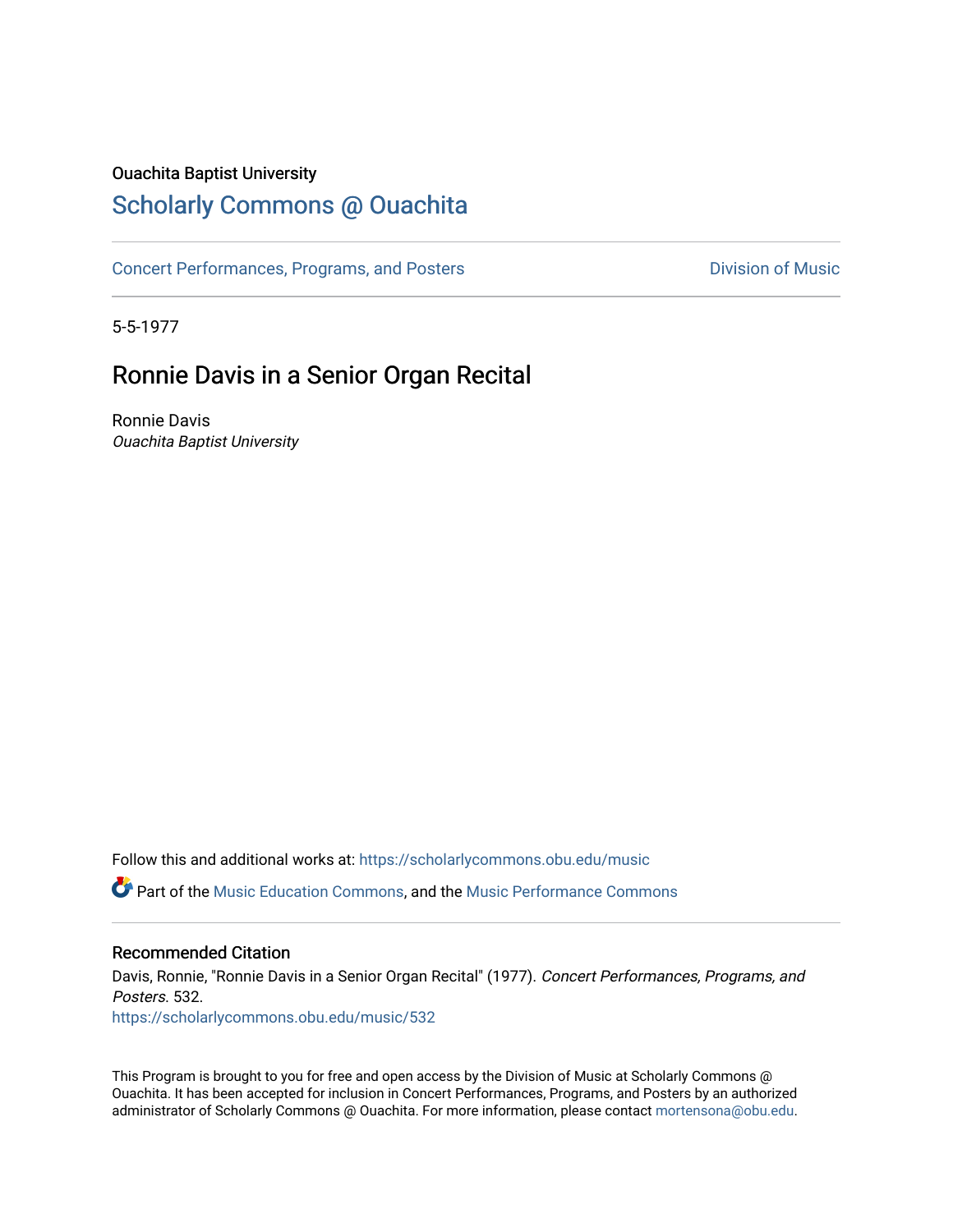# Ouachita Baptist University School of Music

presents

Ronnie Davis

organist

 $in$ Senior Recital

May 5, 1977

 $8:00$  P.M

Mabee Fine Arts Center Recital Hall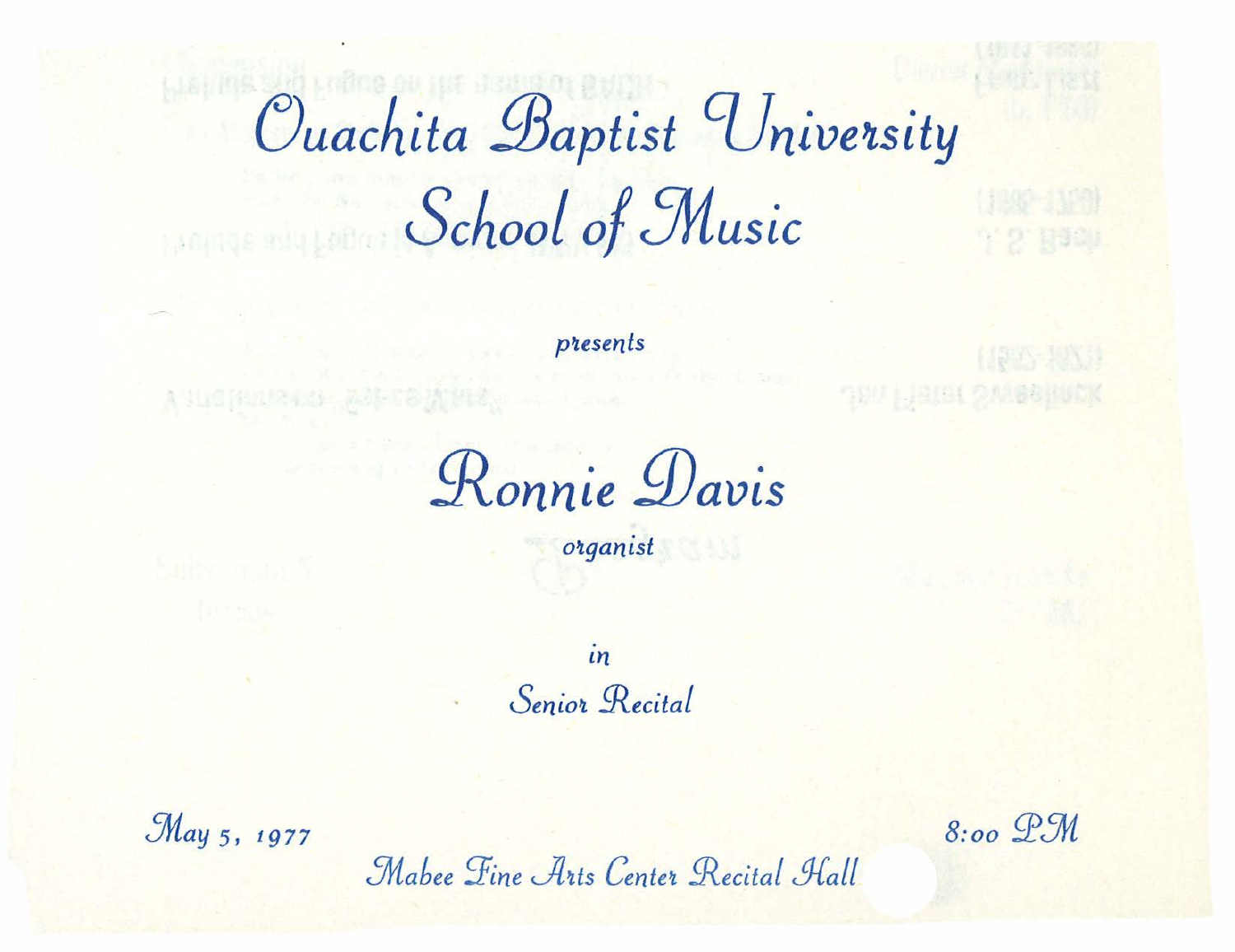$\mathcal{D}$ rogram

Variations on "Est-ce Mars.''

Jan Pieter Sweelinck (1562-1621)

Prelude and Fugue in A minor, BWV 543

J. S. Bach (1685-1750)

Prelude and Fugue on the name of BACH

Franz Liszt (1811-1886)

(b. 1908)

Olivier Messiaen

#### L' Ascension

I. Majesty of Christ praying that his Father should Glorify Him.

Father, the hour is come; glorify Thy Son, that Thy Son also may glorify Thee. (Prayer from Christ, The Gospel. according to St. John)

IV. Prayer from Christ ascending towards His Father

And now, 0 Father, I have manifested Thy name unto men...and now I am no more in the World, but these are in the world and I come to Thee. (Prayer from Christ, The Gospel. according to St. John)

Suite, opus 5 **Toccata** 

Maurice Durufle (b. 1902)